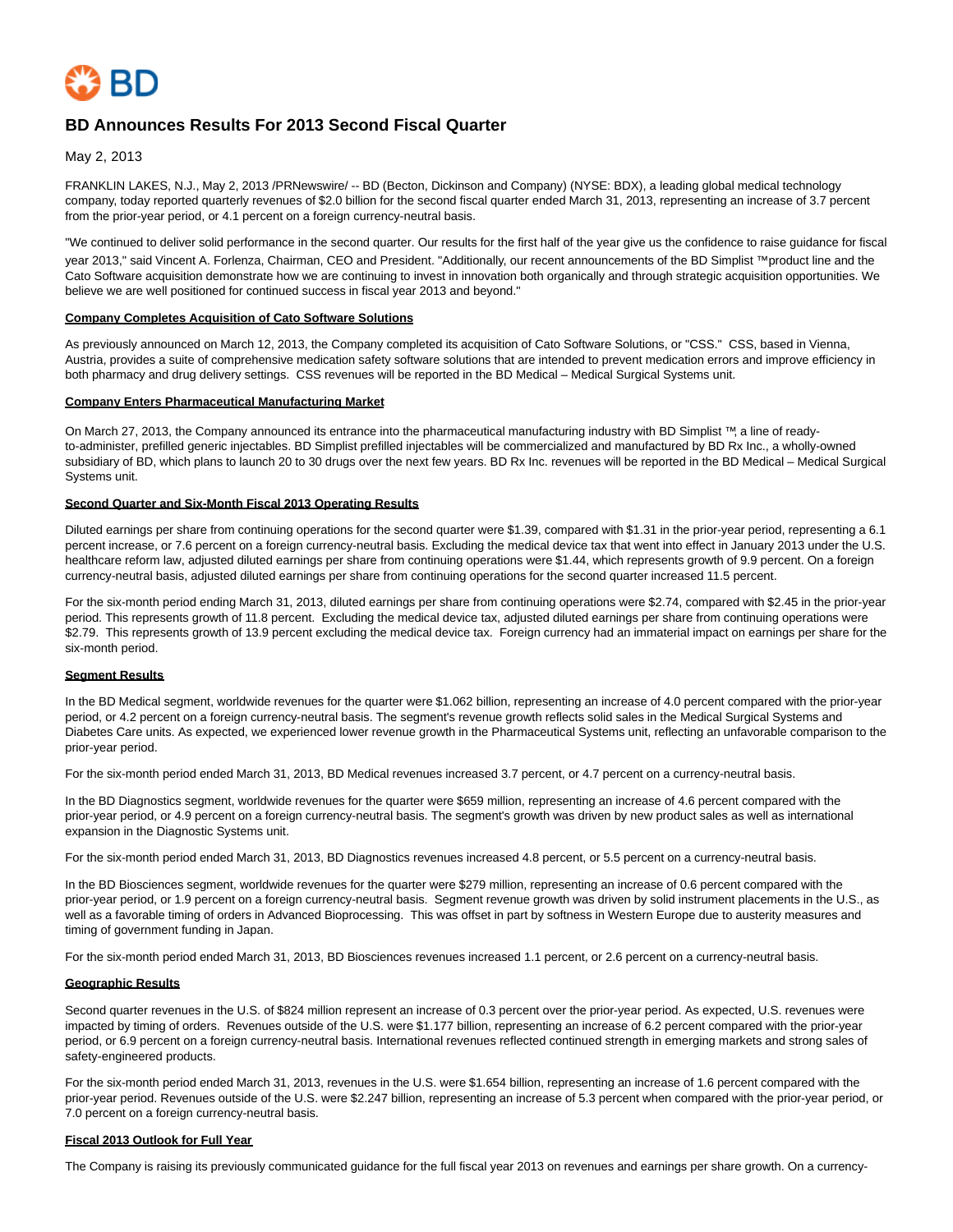neutral basis, revenue growth is expected to be between 4.5 and 5.0 percent, or an increase of 50 basis points. Reported revenue growth guidance remains consistent with the Company's previously guided range of 3.5 to 4.0 percent. Reported diluted earnings per share from continuing operations for fiscal year 2013 are expected to be between \$5.72 and \$5.75, or an increase of \$0.03 from the previous guidance range. This represents growth of 6.5 to 7.0 percent over 2012 adjusted diluted earnings per share of \$5.37, which excludes the pension settlement charge in fiscal year 2012. On a currencyneutral basis, earnings per share are expected to increase 100 basis points to 8.5 to 9.0 percent. After adjusting for the impact of the medical device tax and foreign currency, adjusted diluted earnings per share are expected to grow 11.0 to 11.5 percent. In line with previously disclosed guidance, the Company plans to repurchase, subject to market conditions, about \$500 million of its common stock in fiscal year 2013.

#### **Conference Call Information**

A conference call regarding BD's second quarter results will be broadcast live on BD's website[, www.bd.com/investors,](http://www.bd.com/investors) along with related slides, at 8:00 a.m. (ET) Thursday, May 2, 2013. The conference call will be available for replay on BD's website, [www.bd.com/investors,](http://www.bd.com/investors) or at 1-800-475-6701 (domestic) and 1-320-365-3844 (international) through the close of business on Thursday, May 9, 2013, confirmation number 290460.

#### **Non-GAAP Financial Measures**

This news release contains certain non-GAAP financial measures. Reconciliations of these and other non-GAAP measures to the comparable GAAP measures are included in the attached financial tables.

#### **About BD**

BD is a leading global medical technology company that develops, manufactures and sells medical devices, instrument systems and reagents. The Company is dedicated to improving people's health throughout the world. BD is focused on improving drug delivery, enhancing the quality and speed of diagnosing infectious diseases and cancers, and advancing research, discovery and production of new drugs and vaccines. BD's capabilities are instrumental in combating many of the world's most pressing diseases. Founded in 1897 and headquartered in Franklin Lakes, New Jersey, BD employs nearly 30,000 associates in more than 50 countries throughout the world. The Company serves healthcare institutions, life science researchers, clinical laboratories, the pharmaceutical industry and the general public. For more information, please visit **[www.bd.com](http://www.bd.com/)**.

This press release, including the section entitled "Fiscal 2013 Outlook for Full Year", contains certain estimates and other forward-looking statements (as defined under Federal securities laws) regarding BD's performance, including future revenues and earnings per share. All such statements are based upon current expectations of BD and involve a number of business risks and uncertainties. Actual results could vary materially from anticipated results described, implied or projected in any forward-looking statement. With respect to forward-looking statements contained herein, a number of factors could cause actual results to vary materially from any forward-looking statement. These factors include, but are not limited to: potential cuts in healthcare spending by the U.S. government as part of deficit reduction measures, including "sequestration", which could result in reduced demand for our product or downward pricing pressure; the unknown consequences of healthcare reform in the United States, including the impact of the reduction in Medicare and Medicaid payments to hospitals, pharmaceutical companies and other customers, which could reduce demand for our products and increase downward pricing pressure; adverse changes in regional, national or foreign economic conditions, including any impact that may result from the current global economic conditions on our ability to access credit markets and finance our operations, the demand for our products and services as a result of reduced government funding, lower utilization rates or otherwise, or our suppliers' ability to provide products needed for our operations; changes in interest or foreign currency exchange rates; our ability to successfully integrate any businesses we acquire; competitive factors; pricing and market share pressures; difficulties inherent in product development and delays in product introductions; increases in energy costs and their effect on, among other things, the cost of producing BD's products; fluctuations in costs and availability of raw materials and in BD's ability to maintain favorable supplier arrangements and relationships; new or changing laws impacting our business or changes in enforcement practices with respect to such laws; uncertainties of litigation (as described in BD's filings with the Securities and Exchange Commission); future healthcare reform, including changes in government pricing and reimbursement policies or other cost containment reforms; the effects of potential pandemic diseases; and issuance of new or revised accounting standards, as well as other factors discussed in BD's filings with the Securities and Exchange Commission. We do not intend to update any forward-looking statements to reflect events or circumstances after the date hereof except as required by applicable laws or regulations.

#### Contact:

Monique N. Dolecki, Investor Relations – 201-847-5453 Colleen T. White, Corporate Communications – 201-847-5369

#### BECTON DICKINSON AND COMPANY CONSOLIDATED INCOME STATEMENTS (Unaudited; Amounts in thousands, except per share data)

|                              | Three Months Ended March 31. |           |    |           |          |  |
|------------------------------|------------------------------|-----------|----|-----------|----------|--|
|                              |                              | 2013      |    | 2012      | % Change |  |
| <b>REVENUES</b>              | \$                           | 2,000,375 | \$ | 1,928,961 | 3.7      |  |
| Cost of products sold        |                              | 982,256   |    | 941.184   | 4.4      |  |
| Selling and administrative   |                              | 514.610   |    | 487.694   | 5.5      |  |
| Research and development     |                              | 122.377   |    | 116.753   | 4.8      |  |
| <b>TOTAL OPERATING COSTS</b> |                              |           |    |           |          |  |
| AND EXPENSES                 |                              | 1,619,243 |    | 1,545,631 | 4.8      |  |
| <b>OPERATING INCOME</b>      |                              | 381,132   |    | 383.330   | (0.6)    |  |
| Interest income              |                              | 11,818    |    | 16,678    | (29.1)   |  |
| Interest expense             |                              | (34,732)  |    | (35, 140) | (1.2)    |  |
| Other income, net            |                              | 2,253     |    | 4,657     | (51.6)   |  |

INCOME FROM CONTINUING OPERATIONS BEFORE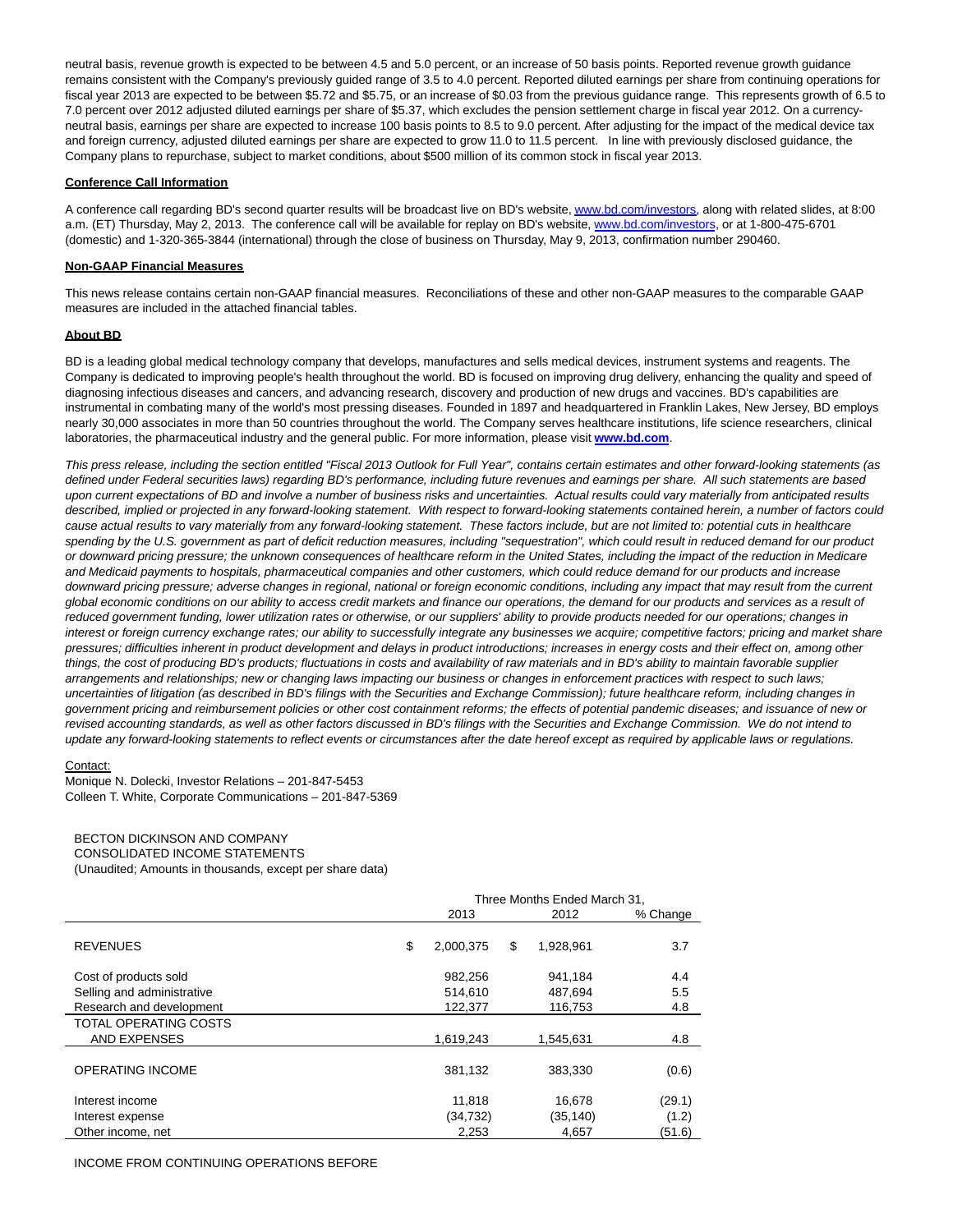| <b>INCOME TAXES</b>                                                                                                           | 360,471       | 369,525       | (2.5)     |
|-------------------------------------------------------------------------------------------------------------------------------|---------------|---------------|-----------|
| Income tax provision                                                                                                          | 84,351        | 94,401        | (10.6)    |
| <b>INCOME FROM CONTINUING OPERATIONS</b>                                                                                      | 276,120       | 275,124       | 0.4       |
| (LOSS) INCOME FROM DISCONTINUED OPERATIONS<br>NET OF INCOME TAX (BENEFIT) PROVISION OF<br>\$(1,177) AND \$7,544, RESPECTIVELY | (483)         | 15,909        | <b>NM</b> |
|                                                                                                                               |               |               |           |
| <b>NET INCOME</b>                                                                                                             | \$<br>275,637 | \$<br>291,033 | (5.3)     |
| <b>EARNINGS PER SHARE</b>                                                                                                     |               |               |           |
| Basic:                                                                                                                        |               |               |           |
| Income from continuing operations                                                                                             | \$<br>1.42    | \$<br>1.33    | 6.8       |
| (Loss) income from discontinued operations                                                                                    | \$            | \$<br>0.08    | <b>NM</b> |
| Net income                                                                                                                    | \$<br>1.42    | \$<br>1.41    | 0.7       |
| Diluted:                                                                                                                      |               |               |           |
| Income from continuing operations                                                                                             | 1.39          | \$<br>1.31    | 6.1       |
| (Loss) income from discontinued operations                                                                                    | \$            | \$<br>0.08    | <b>NM</b> |
| Net income                                                                                                                    | \$<br>1.39    | \$<br>1.39    |           |
|                                                                                                                               |               |               |           |
| AVERAGE SHARES OUTSTANDING                                                                                                    |               |               |           |

| Basic          | .609<br>194. | .426<br>206.4<br>__ |  |
|----------------|--------------|---------------------|--|
| <b>Diluted</b> | ۰4۰<br>198   | 209.803             |  |

NM - Not Meaningful

# BECTON DICKINSON AND COMPANY CONSOLIDATED INCOME STATEMENTS

(Unaudited; Amounts in thousands, except per share data)

|                                                                       | Six Months Ended March 31, |           |    |           |           |  |
|-----------------------------------------------------------------------|----------------------------|-----------|----|-----------|-----------|--|
|                                                                       |                            | 2013      |    | 2012      | % Change  |  |
| <b>REVENUES</b>                                                       | \$                         | 3,900,567 | \$ | 3,760,681 | 3.7       |  |
| Cost of products sold                                                 |                            | 1,876,319 |    | 1,841,649 | 1.9       |  |
| Selling and administrative                                            |                            | 1,010,489 |    | 969.964   | 4.2       |  |
| Research and development                                              |                            | 240,538   |    | 228,981   | 5.0       |  |
| TOTAL OPERATING COSTS                                                 |                            |           |    |           |           |  |
| <b>AND EXPENSES</b>                                                   |                            | 3,127,346 |    | 3,040,594 | 2.9       |  |
| <b>OPERATING INCOME</b>                                               |                            | 773,221   |    | 720,087   | 7.4       |  |
| Interest income                                                       |                            | 19,740    |    | 32,126    | (38.6)    |  |
| Interest expense                                                      |                            | (69, 761) |    | (64, 518) | 8.1       |  |
| Other income, net                                                     |                            | 2,967     |    | 4,272     | (30.5)    |  |
| INCOME FROM CONTINUING OPERATIONS BEFORE<br><b>INCOME TAXES</b>       |                            | 726.167   |    | 691.967   | 4.9       |  |
| Income tax provision                                                  |                            | 179,797   |    | 168,298   | 6.8       |  |
| <b>INCOME FROM CONTINUING OPERATIONS</b>                              |                            | 546,370   |    | 523,669   | 4.3       |  |
| INCOME FROM DISCONTINUED OPERATIONS<br>NET OF INCOME TAX PROVISION OF |                            |           |    |           |           |  |
| \$215,160 AND \$14,871, RESPECTIVELY                                  |                            | 354,703   |    | 30,350    | <b>NM</b> |  |
| <b>NET INCOME</b>                                                     | \$                         | 901,073   | \$ | 554,019   | 62.6      |  |

## EARNINGS PER SHARE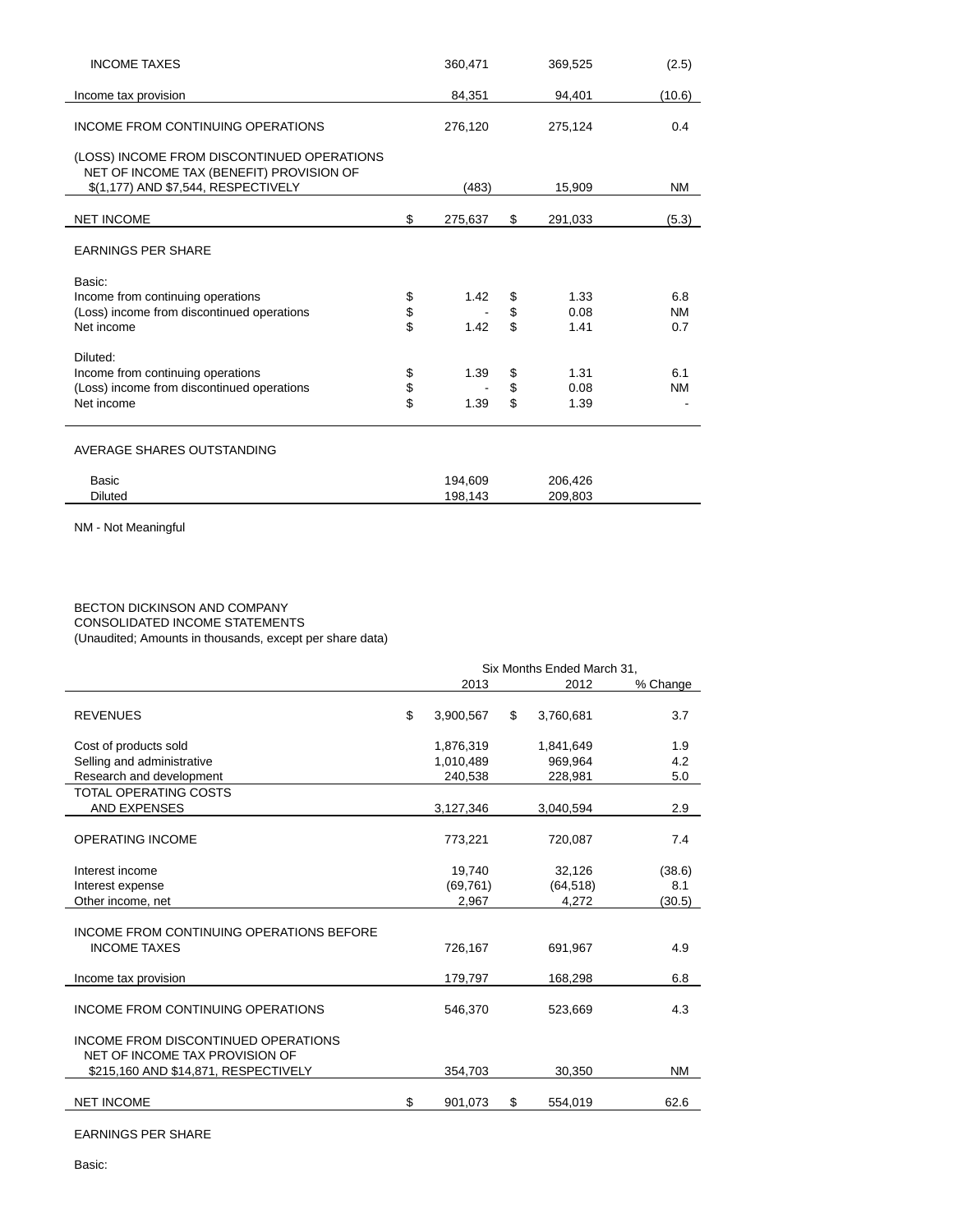| Income from continuing operations<br>Income from discontinued operations<br>Net income (1) | \$<br>\$<br>\$ | 2.79<br>1.81<br>4.61 | \$<br>\$<br>\$ | 2.49<br>0.14<br>2.63 | 12.0<br><b>NM</b><br>75.3 |
|--------------------------------------------------------------------------------------------|----------------|----------------------|----------------|----------------------|---------------------------|
| Diluted:                                                                                   |                |                      |                |                      |                           |
| Income from continuing operations                                                          | S              | 2.74                 | S              | 2.45                 | 11.8                      |
| Income from discontinued operations                                                        | \$             | 1.78                 | \$             | 0.14                 | <b>NM</b>                 |
| Net income (1)                                                                             | \$             | 4.53                 | \$             | 2.59                 | 74.9                      |
|                                                                                            |                |                      |                |                      |                           |

#### AVERAGE SHARES OUTSTANDING

| Basic          | 195.528 | 210.385 |  |
|----------------|---------|---------|--|
| <b>Diluted</b> | 199.068 | 213.970 |  |

NM - Not Meaningful

 $\overline{a}$ 

J.

(1) Total per share amounts may not add due to rounding.

## BECTON DICKINSON AND COMPANY SUPPLEMENTAL REVENUE INFORMATION REVENUES BY SEGMENT AND GEOGRAPHIC AREA (Unaudited; Amounts in thousands)

|                       |    | Three Months Ended March 31, |                 |          |
|-----------------------|----|------------------------------|-----------------|----------|
|                       |    | 2013                         | 2012            | % Change |
|                       |    |                              |                 |          |
| <b>BD MEDICAL</b>     |    |                              |                 |          |
| <b>United States</b>  | \$ | 412,485                      | \$<br>418,521   | (1.4)    |
| International         |    | 649,586                      | 602,666         | 7.8      |
| <b>TOTAL</b>          | \$ | 1,062,071                    | \$<br>1,021,187 | 4.0      |
|                       |    |                              |                 |          |
| <b>BD DIAGNOSTICS</b> |    |                              |                 |          |
| <b>United States</b>  | \$ | 322,217                      | \$<br>318,597   | 1.1      |
| International         |    | 336,723                      | 311,422         | 8.1      |
| TOTAL                 | \$ | 658,940                      | \$<br>630,019   | 4.6      |
|                       |    |                              |                 |          |
| <b>BD BIOSCIENCES</b> |    |                              |                 |          |
| <b>United States</b>  | \$ | 88,862                       | \$<br>83,986    | 5.8      |
| International         |    | 190,502                      | 193,769         | (1.7)    |
| <b>TOTAL</b>          | \$ | 279,364                      | \$<br>277,755   | 0.6      |
|                       |    |                              |                 |          |
| <b>TOTAL REVENUES</b> |    |                              |                 |          |
| <b>United States</b>  | \$ | 823,564                      | \$<br>821,104   | 0.3      |
| International         |    | 1,176,811                    | 1,107,857       | 6.2      |
| <b>TOTAL</b>          | \$ | 2,000,375                    | \$<br>1,928,961 | 3.7      |

BECTON DICKINSON AND COMPANY SUPPLEMENTAL REVENUE INFORMATION REVENUES BY SEGMENT AND GEOGRAPHIC AREA (Unaudited; Amounts in thousands)

|                       | Six Months Ended March 31, |           |    |           |          |  |
|-----------------------|----------------------------|-----------|----|-----------|----------|--|
|                       |                            | 2013      |    | 2012      | % Change |  |
|                       |                            |           |    |           |          |  |
| <b>BD MEDICAL</b>     |                            |           |    |           |          |  |
| <b>United States</b>  | \$                         | 837,851   | \$ | 833,190   | 0.6      |  |
| International         |                            | 1,207,593 |    | 1,138,394 | 6.1      |  |
| <b>TOTAL</b>          | \$.                        | 2,045,444 | \$ | 1,971,584 | 3.7      |  |
|                       |                            |           |    |           |          |  |
| <b>BD DIAGNOSTICS</b> |                            |           |    |           |          |  |
| <b>United States</b>  | \$                         | 642,757   | \$ | 630,220   | 2.0      |  |
| International         |                            | 668,108   |    | 620,542   | 7.7      |  |
| TOTAL                 |                            | 1,310,865 | \$ | 1,250,762 | 4.8      |  |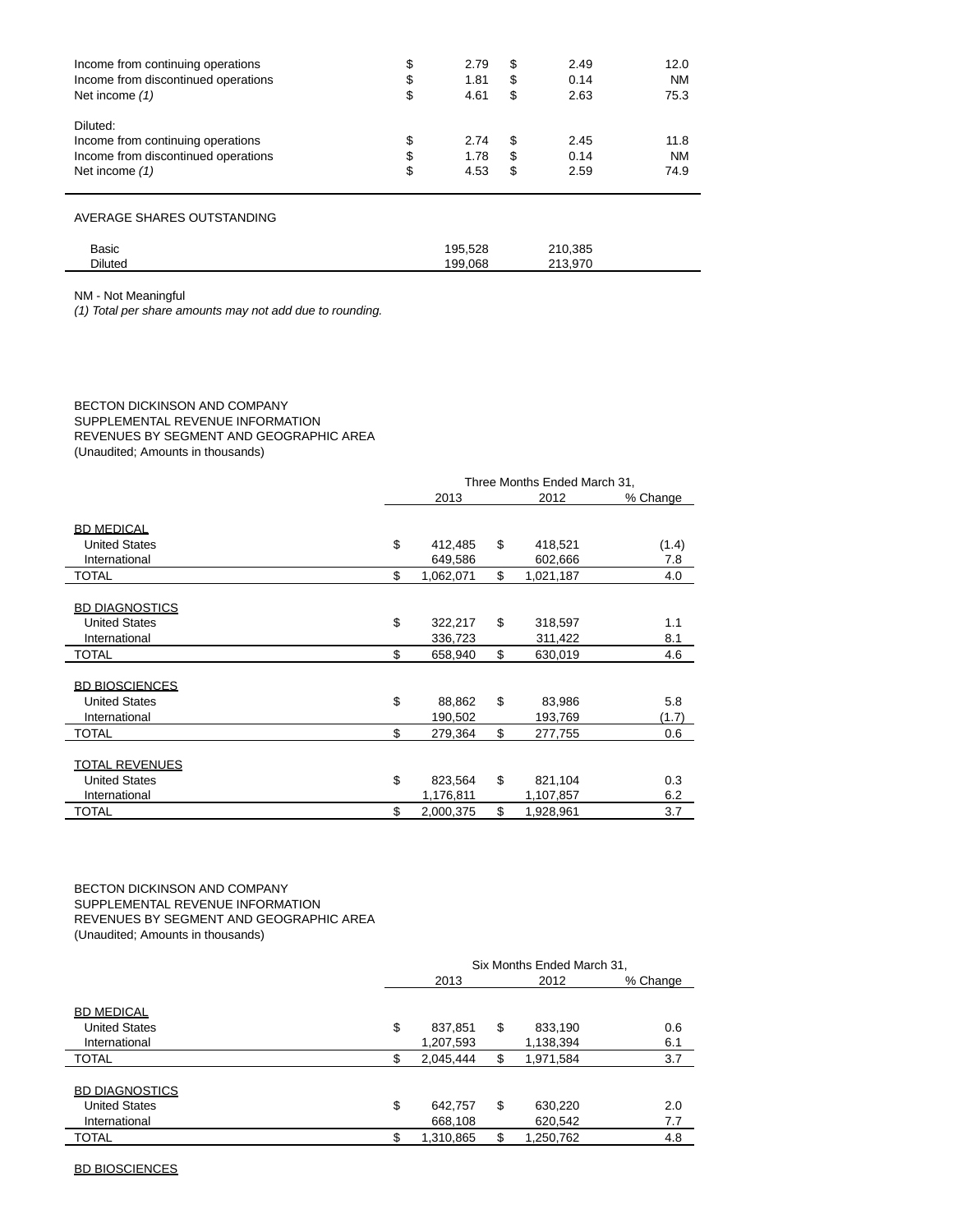| <b>United States</b><br>International                          | \$ | 173,057<br>371,201     | \$<br>163,913<br>374.422     | 5.6<br>(0.9) |
|----------------------------------------------------------------|----|------------------------|------------------------------|--------------|
| <b>TOTAL</b>                                                   |    | 544.258                | 538,335                      | 1.1          |
| <b>TOTAL REVENUES</b><br><b>United States</b><br>International | S  | 1.653.665<br>2,246,902 | \$<br>1,627,323<br>2,133,358 | 1.6<br>5.3   |
| <b>TOTAL</b>                                                   |    | 3,900,567              | 3,760,681                    | 3.7          |

BECTON DICKINSON AND COMPANY SUPPLEMENTAL REVENUE INFORMATION REVENUES BY BUSINESS SEGMENTS AND UNITS Three Months Ended March 31, (Unaudited; Amounts in thousands)

|                                                       | <b>United States</b> |         |    |         |          |  |  |  |
|-------------------------------------------------------|----------------------|---------|----|---------|----------|--|--|--|
|                                                       |                      | 2013    |    | 2012    | % Change |  |  |  |
| <b>BD MEDICAL</b><br><b>Medical Surgical Systems</b>  | \$                   | 235,624 | \$ | 237,599 | (0.8)    |  |  |  |
| Diabetes Care                                         |                      | 106.643 |    | 105,725 | 0.9      |  |  |  |
| <b>Pharmaceutical Systems</b>                         |                      | 70,218  |    | 75,197  | (6.6)    |  |  |  |
| <b>TOTAL</b>                                          | \$                   | 412,485 | \$ | 418.521 | (1.4)    |  |  |  |
| <b>BD DIAGNOSTICS</b><br><b>Preanalytical Systems</b> | \$                   | 161.967 | \$ | 163.455 | (0.9)    |  |  |  |
| <b>Diagnostic Systems</b>                             |                      | 160,250 |    | 155,142 | 3.3      |  |  |  |
| <b>TOTAL</b>                                          | \$                   | 322,217 | \$ | 318,597 | 1.1      |  |  |  |
|                                                       |                      |         |    |         |          |  |  |  |
| <b>BD BIOSCIENCES</b>                                 | \$                   | 88,862  | \$ | 83.986  | 5.8      |  |  |  |
| TOTAL UNITED STATES                                   | \$                   | 823.564 | \$ | 821.104 | 0.3      |  |  |  |

BECTON DICKINSON AND COMPANY SUPPLEMENTAL REVENUE INFORMATION REVENUES BY BUSINESS SEGMENTS AND UNITS Three Months Ended March 31, (continued) (Unaudited; Amounts in thousands)

|                                 | International |           |    |           |          |            |                  |  |  |  |
|---------------------------------|---------------|-----------|----|-----------|----------|------------|------------------|--|--|--|
|                                 |               |           |    |           |          | % Change   |                  |  |  |  |
|                                 |               | 2013      |    | 2012      | Reported | <b>FXN</b> | <b>FX</b> Impact |  |  |  |
|                                 |               |           |    |           |          |            |                  |  |  |  |
| <b>BD MEDICAL</b>               |               |           |    |           |          |            |                  |  |  |  |
| <b>Medical Surgical Systems</b> | \$            | 302.941   | \$ | 281,340   | 7.7      | 8.4        | (0.7)            |  |  |  |
| Diabetes Care                   |               | 125.449   |    | 113,520   | 10.5     | 12.0       | (1.5)            |  |  |  |
| <b>Pharmaceutical Systems</b>   |               | 221,196   |    | 207,806   | 6.4      | 5.7        | 0.7              |  |  |  |
| <b>TOTAL</b>                    | \$            | 649,586   | \$ | 602,666   | 7.8      | 8.2        | (0.4)            |  |  |  |
|                                 |               |           |    |           |          |            |                  |  |  |  |
| <b>BD DIAGNOSTICS</b>           |               |           |    |           |          |            |                  |  |  |  |
| <b>Preanalytical Systems</b>    | \$            | 168,064   | \$ | 159,858   | 5.1      | 5.3        | (0.2)            |  |  |  |
| <b>Diagnostic Systems</b>       |               | 168,659   |    | 151,564   | 11.3     | 12.4       | (1.1)            |  |  |  |
| TOTAL                           | \$            | 336,723   | \$ | 311,422   | 8.1      | 8.8        | (0.7)            |  |  |  |
|                                 |               |           |    |           |          |            |                  |  |  |  |
| <b>BD BIOSCIENCES</b>           | \$            | 190,502   | \$ | 193,769   | (1.7)    | 0.2        | (1.9)            |  |  |  |
|                                 |               |           |    |           |          |            |                  |  |  |  |
| TOTAL INTERNATIONAL             | \$            | 1,176,811 | \$ | 1,107,857 | 6.2      | 6.9        | (0.7)            |  |  |  |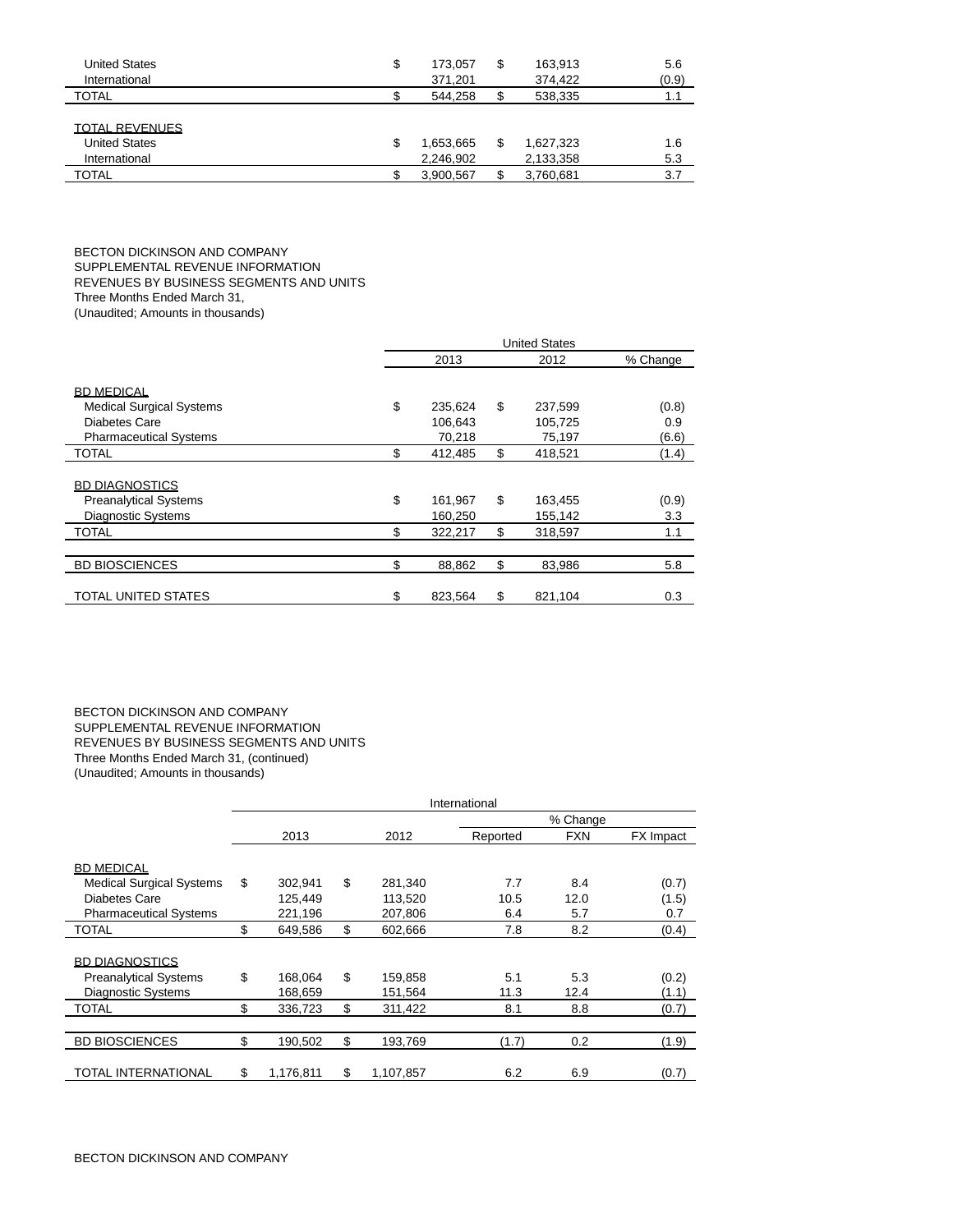#### SUPPLEMENTAL REVENUE INFORMATION REVENUES BY BUSINESS SEGMENTS AND UNITS Three Months Ended March 31, (continued) (Unaudited; Amounts in thousands)

|                                 | Total |           |    |           |          |            |                  |  |  |  |
|---------------------------------|-------|-----------|----|-----------|----------|------------|------------------|--|--|--|
|                                 |       |           |    |           |          | % Change   |                  |  |  |  |
|                                 |       | 2013      |    | 2012      | Reported | <b>FXN</b> | <b>FX</b> Impact |  |  |  |
|                                 |       |           |    |           |          |            |                  |  |  |  |
| <b>BD MEDICAL</b>               |       |           |    |           |          |            |                  |  |  |  |
| <b>Medical Surgical Systems</b> | \$    | 538,565   | \$ | 518,939   | 3.8      | 4.2        | (0.4)            |  |  |  |
| Diabetes Care                   |       | 232,092   |    | 219,245   | 5.9      | 6.6        | (0.7)            |  |  |  |
| <b>Pharmaceutical Systems</b>   |       | 291,414   |    | 283,003   | 3.0      | 2.4        | 0.6              |  |  |  |
| TOTAL                           | \$    | 1,062,071 | \$ | 1,021,187 | 4.0      | 4.2        | (0.2)            |  |  |  |
|                                 |       |           |    |           |          |            |                  |  |  |  |
| <b>BD DIAGNOSTICS</b>           |       |           |    |           |          |            |                  |  |  |  |
| <b>Preanalytical Systems</b>    | \$    | 330,031   | \$ | 323,313   | 2.1      | 2.2        | (0.1)            |  |  |  |
| <b>Diagnostic Systems</b>       |       | 328,909   |    | 306,706   | 7.2      | 7.8        | (0.6)            |  |  |  |
| TOTAL                           | \$    | 658.940   | \$ | 630,019   | 4.6      | 4.9        | (0.3)            |  |  |  |
|                                 |       |           |    |           |          |            |                  |  |  |  |
| <b>BD BIOSCIENCES</b>           | \$    | 279,364   | \$ | 277,755   | 0.6      | 1.9        | (1.3)            |  |  |  |
|                                 |       |           |    |           |          |            |                  |  |  |  |
| <b>TOTAL REVENUES</b>           | \$    | 2,000,375 | \$ | 1,928,961 | 3.7      | 4.1        | (0.4)            |  |  |  |

BECTON DICKINSON AND COMPANY SUPPLEMENTAL REVENUE INFORMATION REVENUES BY BUSINESS SEGMENTS AND UNITS Six Months Ended March 31, (Unaudited; Amounts in thousands)

|                                 |                 |     | <b>United States</b> |          |
|---------------------------------|-----------------|-----|----------------------|----------|
|                                 | 2013            |     | 2012                 | % Change |
|                                 |                 |     |                      |          |
| <b>BD MEDICAL</b>               |                 |     |                      |          |
| <b>Medical Surgical Systems</b> | \$<br>484.816   | \$  | 486,015              | (0.2)    |
| Diabetes Care                   | 219,047         |     | 211,251              | 3.7      |
| <b>Pharmaceutical Systems</b>   | 133,988         |     | 135,924              | (1.4)    |
| TOTAL                           | \$<br>837,851   | \$  | 833,190              | 0.6      |
|                                 |                 |     |                      |          |
| <b>BD DIAGNOSTICS</b>           |                 |     |                      |          |
| <b>Preanalytical Systems</b>    | \$<br>328,916   | \$  | 325,570              | 1.0      |
| <b>Diagnostic Systems</b>       | 313,841         |     | 304,650              | 3.0      |
| <b>TOTAL</b>                    | \$<br>642,757   | \$  | 630,220              | 2.0      |
|                                 |                 |     |                      |          |
| <b>BD BIOSCIENCES</b>           | \$<br>173,057   | \$  | 163,913              | 5.6      |
|                                 |                 |     |                      |          |
| TOTAL UNITED STATES             | \$<br>1,653,665 | \$. | 1,627,323            | 1.6      |

BECTON DICKINSON AND COMPANY SUPPLEMENTAL REVENUE INFORMATION REVENUES BY BUSINESS SEGMENTS AND UNITS Six Months Ended March 31, (continued) (Unaudited; Amounts in thousands)

|                                 | International |   |           |          |            |                  |  |  |  |  |  |  |
|---------------------------------|---------------|---|-----------|----------|------------|------------------|--|--|--|--|--|--|
|                                 |               |   |           |          |            |                  |  |  |  |  |  |  |
|                                 | 2013          |   | 2012      | Reported | <b>FXN</b> | <b>FX</b> Impact |  |  |  |  |  |  |
|                                 |               |   |           |          |            |                  |  |  |  |  |  |  |
| <b>BD MEDICAL</b>               |               |   |           |          |            |                  |  |  |  |  |  |  |
| <b>Medical Surgical Systems</b> | 589,687       | S | 555,234   | 6.2      | 7.8        | (1.6)            |  |  |  |  |  |  |
| Diabetes Care                   | 255,847       |   | 233,913   | 9.4      | 11.7       | (2.3)            |  |  |  |  |  |  |
| <b>Pharmaceutical Systems</b>   | 362,059       |   | 349,247   | 3.7      | 4.8        | (1.1)            |  |  |  |  |  |  |
| TOTAL                           | 1,207,593     |   | 1,138,394 | 6.1      | 7.7        | (1.6)            |  |  |  |  |  |  |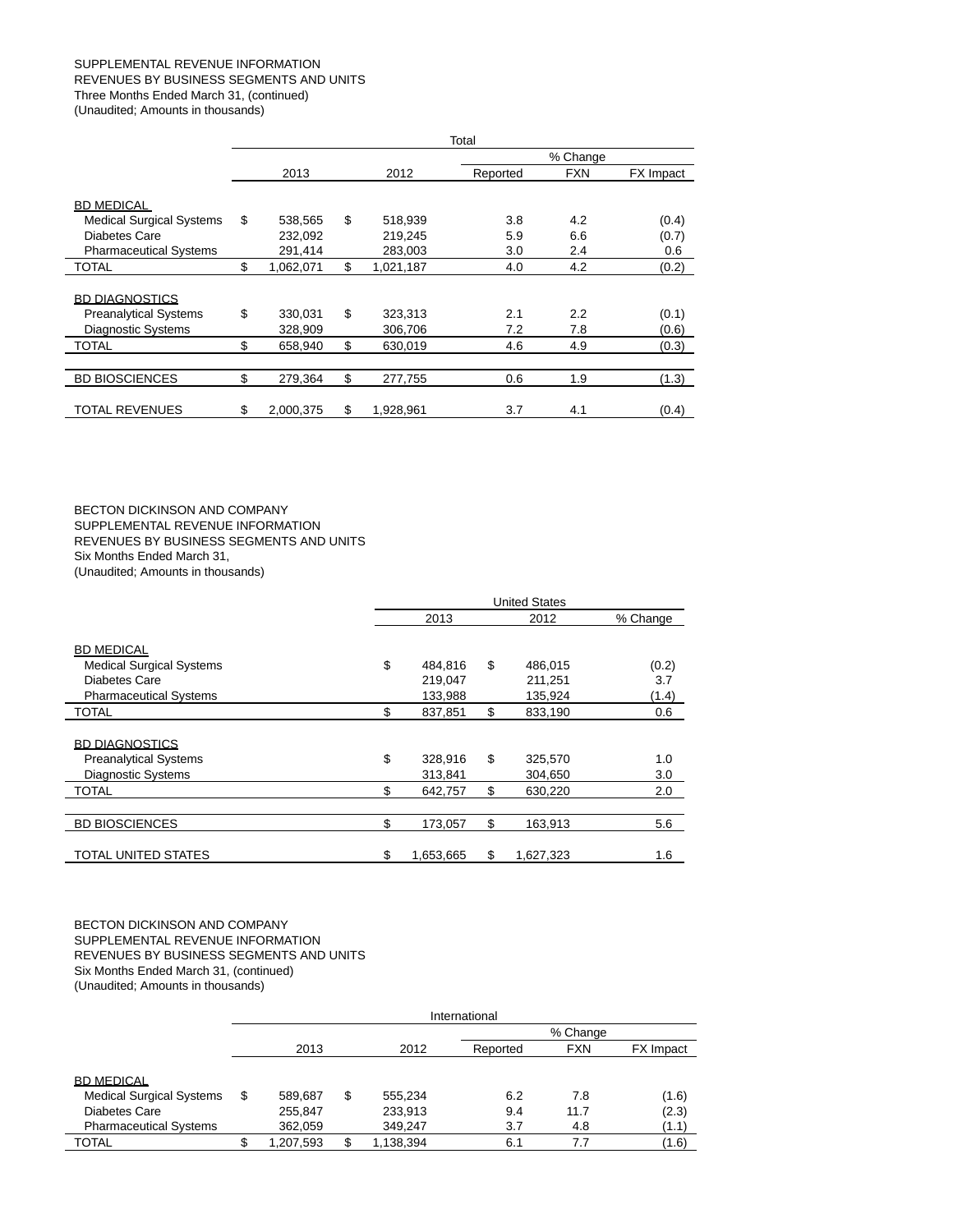| <b>BD DIAGNOSTICS</b>        |               |   |           |       |      |       |
|------------------------------|---------------|---|-----------|-------|------|-------|
| <b>Preanalytical Systems</b> | \$<br>335.882 | S | 314.365   | 6.8   | 8.1  | (1.3) |
| <b>Diagnostic Systems</b>    | 332,226       |   | 306,177   | 8.5   | 10.1 | (1.6) |
| <b>TOTAL</b>                 | 668.108       |   | 620.542   | 7.7   | 9.1  | (1.4) |
|                              |               |   |           |       |      |       |
| <b>BD BIOSCIENCES</b>        | 371.201       |   | 374.422   | (0.9) | 1.2  | (2.1) |
|                              |               |   |           |       |      |       |
| TOTAL INTERNATIONAL          | 2.246.902     |   | 2,133,358 | 5.3   | 7.0  | (1.7) |

BECTON DICKINSON AND COMPANY SUPPLEMENTAL REVENUE INFORMATION REVENUES BY BUSINESS SEGMENTS AND UNITS Six Months Ended March 31, (continued) (Unaudited; Amounts in thousands)

| Total |           |    |           |          |            |                  |  |  |  |  |  |
|-------|-----------|----|-----------|----------|------------|------------------|--|--|--|--|--|
|       |           |    |           |          | % Change   |                  |  |  |  |  |  |
|       | 2013      |    | 2012      | Reported | <b>FXN</b> | <b>FX</b> Impact |  |  |  |  |  |
|       |           |    |           |          |            |                  |  |  |  |  |  |
|       |           |    |           |          |            |                  |  |  |  |  |  |
| \$    | 1,074,503 | \$ | 1,041,249 | 3.2      | 4.0        | (0.8)            |  |  |  |  |  |
|       | 474.894   |    | 445,164   | 6.7      | 7.9        | (1.2)            |  |  |  |  |  |
|       | 496.047   |    | 485.171   | 2.2      | 3.1        | (0.9)            |  |  |  |  |  |
| \$    | 2,045,444 | \$ | 1,971,584 | 3.7      | 4.7        | (1.0)            |  |  |  |  |  |
|       |           |    |           |          |            |                  |  |  |  |  |  |
|       |           |    |           |          |            |                  |  |  |  |  |  |
| \$    | 664,798   | \$ | 639,935   | 3.9      | 4.5        | (0.6)            |  |  |  |  |  |
|       | 646,067   |    | 610,827   | 5.8      | 6.6        | (0.8)            |  |  |  |  |  |
| \$    | 1,310,865 | \$ | 1,250,762 | 4.8      | 5.5        | (0.7)            |  |  |  |  |  |
|       |           |    |           |          |            |                  |  |  |  |  |  |
| \$    | 544,258   | \$ | 538,335   | 1.1      | 2.6        | (1.5)            |  |  |  |  |  |
|       |           |    |           |          |            |                  |  |  |  |  |  |
| \$    | 3.900.567 | \$ | 3.760.681 | 3.7      | 4.7        | (1.0)            |  |  |  |  |  |
|       |           |    |           |          |            |                  |  |  |  |  |  |

## BECTON DICKINSON AND COMPANY SUPPLEMENTAL REVENUE INFORMATION SAFETY REVENUES (Unaudited; Amounts in thousands)

|                       | Three Months Ended March 31, |         |    |         |          |            |           |  |  |  |  |  |
|-----------------------|------------------------------|---------|----|---------|----------|------------|-----------|--|--|--|--|--|
|                       |                              |         |    |         |          | % Change   |           |  |  |  |  |  |
|                       | 2013                         |         |    | 2012    | Reported | <b>FXN</b> | FX Impact |  |  |  |  |  |
| TOTAL SAFETY REVENUES |                              |         |    |         |          |            |           |  |  |  |  |  |
| <b>United States</b>  | \$                           | 287,369 | \$ | 282,733 | 1.6      | 1.6        |           |  |  |  |  |  |
| International         |                              | 227,066 |    | 205,369 | 10.6     | 11.1       | (0.5)     |  |  |  |  |  |
| <b>TOTAL</b>          | \$                           | 514,435 | \$ | 488,102 | 5.4      | 5.6        | (0.2)     |  |  |  |  |  |
|                       |                              |         |    |         |          |            |           |  |  |  |  |  |
| <b>BY SEGMENT</b>     |                              |         |    |         |          |            |           |  |  |  |  |  |
| <b>BD</b> Medical     | \$                           | 256,346 | \$ | 235,928 | 8.7      | 9.0        | (0.3)     |  |  |  |  |  |
| <b>BD Diagnostics</b> |                              | 258,089 |    | 252,174 | 2.3      | 2.4        | (0.1)     |  |  |  |  |  |
| <b>TOTAL</b>          | \$                           | 514.435 | \$ | 488.102 | 5.4      | 5.6        | (0.2)     |  |  |  |  |  |

|                              | Six Months Ended March 31, |         |    |         |          |            |           |  |  |  |  |
|------------------------------|----------------------------|---------|----|---------|----------|------------|-----------|--|--|--|--|
|                              |                            |         |    |         | % Change |            |           |  |  |  |  |
|                              |                            | 2013    |    | 2012    | Reported | <b>FXN</b> | FX Impact |  |  |  |  |
|                              |                            |         |    |         |          |            |           |  |  |  |  |
| <b>TOTAL SAFETY REVENUES</b> |                            |         |    |         |          |            |           |  |  |  |  |
| <b>United States</b>         | \$                         | 578.312 | \$ | 573,345 | 0.9      | 0.9        | -         |  |  |  |  |
| International                |                            | 447.299 |    | 402.326 | 11.2     | 12.7       | (1.5)     |  |  |  |  |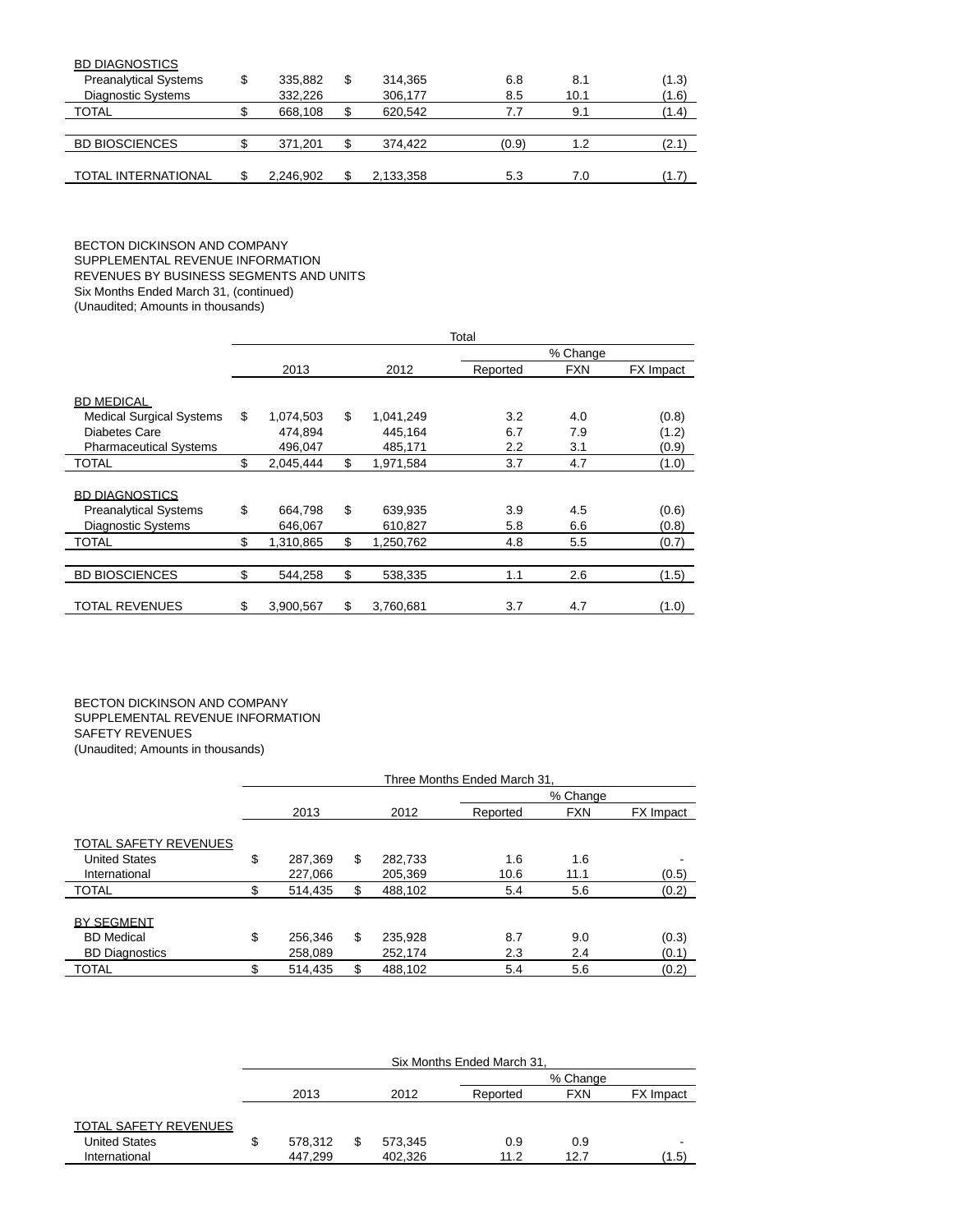| <b>TOTAL</b>          | ጦ<br>۰D | 1.025.611 | 975.671 | 5.1 | 5.7 | (0.6) |
|-----------------------|---------|-----------|---------|-----|-----|-------|
|                       |         |           |         |     |     |       |
| <b>BY SEGMENT</b>     |         |           |         |     |     |       |
| <b>BD</b> Medical     | \$      | 508.202   | 475.711 | 6.8 | 7.5 | (0.7) |
| <b>BD Diagnostics</b> |         | 517,409   | 499.960 | 3.5 | 4.1 | (0.6) |
| <b>TOTAL</b>          | J       | 1,025,611 | 975.671 | 5.1 | 5.7 | (0.6) |

#### BECTON DICKINSON AND COMPANY SUPPLEMENTAL INFORMATION Quarter-to-Date Fiscal 2013 Reconciliation - FX Impact (Unaudited; Amounts in millions, except per share data)

|                                                          |    | Three Months Ended March 31, |    |                    |    |      |                    |        |    |                      |                      |  |
|----------------------------------------------------------|----|------------------------------|----|--------------------|----|------|--------------------|--------|----|----------------------|----------------------|--|
|                                                          |    | Reported<br>FY2013           |    | Reported<br>FY2012 |    |      | Reported<br>Growth |        |    | <b>FXN</b><br>Change | <b>FXN</b><br>Growth |  |
| <b>REVENUES</b>                                          | \$ | 2.000                        | S  | 1.929              | S  | 71   |                    | (8)    | \$ | 79                   | 4.1%                 |  |
| Diluted Earnings per Share<br>from Continuing Operations | S  | 1.39                         | \$ | 1.31               | \$ | 0.08 | \$                 | (0.02) | S  | 0.10                 | 7.6%                 |  |

FXN = Foreign Currency Neutral

All figures rounded. Totals may not add due to rounding.

# BECTON DICKINSON AND COMPANY

SUPPLEMENTAL INFORMATION

Year-to-Date Fiscal 2013 Reconciliation - FX Impact

(Unaudited; Amounts in millions, except per share data)

|                                                                 | Six Months Ended March 31, |    |             |    |                    |             |                     |        |            |            |  |
|-----------------------------------------------------------------|----------------------------|----|-------------|----|--------------------|-------------|---------------------|--------|------------|------------|--|
|                                                                 | Reported                   |    | Reported    |    | Reported<br>Growth |             | Foreign<br>Currency |        | <b>FXN</b> | <b>FXN</b> |  |
|                                                                 | FY2013                     |    | FY2012<br>c |    |                    | Translation |                     | Change | Growth     |            |  |
| <b>REVENUES</b>                                                 | \$<br>3.901                | \$ | 3.761       | \$ | 140                | \$          | (35)                | \$     | 175        | 4.7%       |  |
| <b>Diluted Earnings per Share</b><br>from Continuing Operations | \$<br>2.74                 | S  | 2.45        | \$ | 0.29               | \$          | 0.00                | \$     | 0.29       | 11.8%      |  |

## FXN = Foreign Currency Neutral

All figures rounded. Totals may not add due to rounding.

#### BECTON DICKINSON AND COMPANY SUPPLEMENTAL INFORMATION FY2013 Quarter-to-Date Reconciliation (Unaudited; Amounts in millions, except per share data)

|                                                          |         | Three Months Ended March 31, |     |                       |    |          |     |          |          |  |  |  |  |  |
|----------------------------------------------------------|---------|------------------------------|-----|-----------------------|----|----------|-----|----------|----------|--|--|--|--|--|
|                                                          |         | Reported                     |     | <b>Medical Device</b> |    | Adjusted |     | Reported | Adjusted |  |  |  |  |  |
|                                                          | FY 2013 |                              |     | Excise $Tax(1)$       |    | FY 2013  |     | FY 2012  | %Growth  |  |  |  |  |  |
|                                                          |         |                              |     |                       |    |          |     |          |          |  |  |  |  |  |
| Diluted Earnings per Share<br>from Continuing Operations |         | 1.39                         | \$. | 0.05                  | \$ | 1.44     | \$. | 1.31     | 9.9%     |  |  |  |  |  |

 $(1)$  Represents the medical device excise tax which went into effect in January 2013 under the U.S. Patient Protection and Affordable Care Act.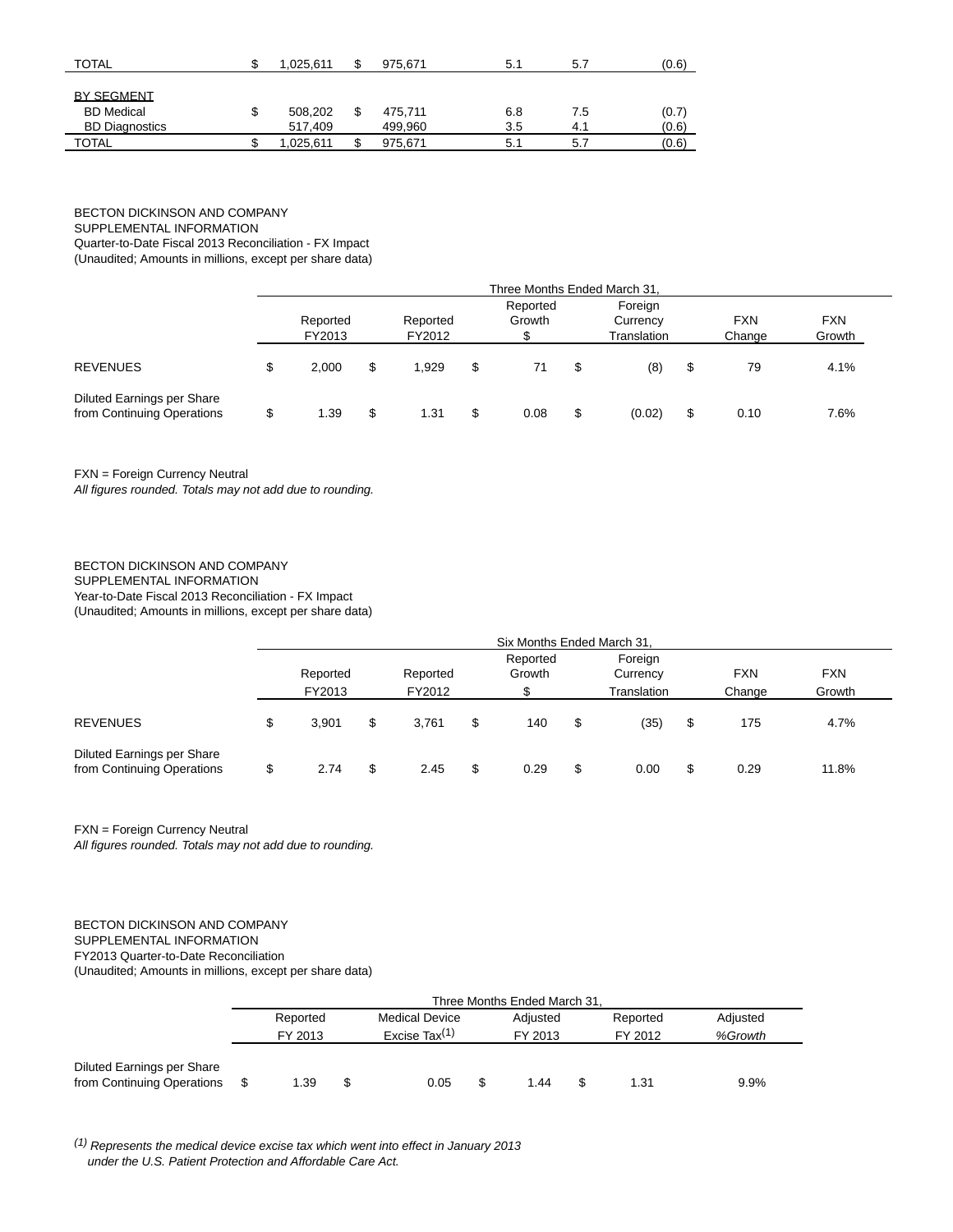# BECTON DICKINSON AND COMPANY SUPPLEMENTAL INFORMATION FY2013 Year-to-Date Reconciliation

(Unaudited; Amounts in millions, except per share data)

|                            | Six Months Ended March 31. |          |    |                       |    |          |    |          |  |          |  |  |  |
|----------------------------|----------------------------|----------|----|-----------------------|----|----------|----|----------|--|----------|--|--|--|
|                            |                            | Reported |    | <b>Medical Device</b> |    | Adiusted |    | Reported |  | Adjusted |  |  |  |
|                            |                            | FY 2013  |    | Excise Tax $(1)$      |    | FY 2013  |    | FY 2012  |  | %Growth  |  |  |  |
| Diluted Earnings per Share |                            |          |    |                       |    |          |    |          |  |          |  |  |  |
| from Continuing Operations |                            | 2.74     | \$ | 0.05                  | \$ | 2.79     | \$ | 2.45     |  | 13.9%    |  |  |  |

 $(1)$  Represents the medical device excise tax which went into effect in January 2013 under the U.S. Patient Protection and Affordable Care Act.

All figures rounded. Totals may not add due to rounding.

# BECTON DICKINSON AND COMPANY

SUPPLEMENTAL INFORMATION

Quarter-to-Date Fiscal 2013 Reconciliation - Adjusted FX Impact

(Unaudited; Amounts in millions, except per share data)

|                                                          | Three Months Ended March 31, |      |    |                     |  |                    |  |                                    |    |                      |                      |  |
|----------------------------------------------------------|------------------------------|------|----|---------------------|--|--------------------|--|------------------------------------|----|----------------------|----------------------|--|
|                                                          | Adjusted<br>FY 2013          |      |    | Reported<br>FY 2012 |  | Adjusted<br>Growth |  | Foreign<br>Currency<br>Translation |    | <b>FXN</b><br>Change | <b>FXN</b><br>Growth |  |
| Diluted Earnings per Share<br>from Continuing Operations |                              | 1.44 | \$ | 1.31                |  | 0.13               |  | (0.02)                             | \$ | 0.15                 | 11.5%                |  |

FXN = Foreign Currency Neutral

All figures rounded. Totals may not add due to rounding.

## BECTON DICKINSON AND COMPANY SUPPLEMENTAL INFORMATION

Year-to-Date Fiscal 2013 Reconciliation - Adjusted FX Impact

(Unaudited; Amounts in millions, except per share data)

|                                                          | Six Months Ended March 31, |                     |  |                     |  |                    |  |                                    |  |                      |                      |  |
|----------------------------------------------------------|----------------------------|---------------------|--|---------------------|--|--------------------|--|------------------------------------|--|----------------------|----------------------|--|
|                                                          |                            | Adjusted<br>FY 2013 |  | Reported<br>FY 2012 |  | Adjusted<br>Growth |  | Foreign<br>Currency<br>Translation |  | <b>FXN</b><br>Change | <b>FXN</b><br>Growth |  |
| Diluted Earnings per Share<br>from Continuing Operations | \$                         | 2.79                |  | 2.45                |  | 0.34               |  | 0.00                               |  | 0.34                 | 13.9%                |  |

FXN = Foreign Currency Neutral

All figures rounded. Totals may not add due to rounding.